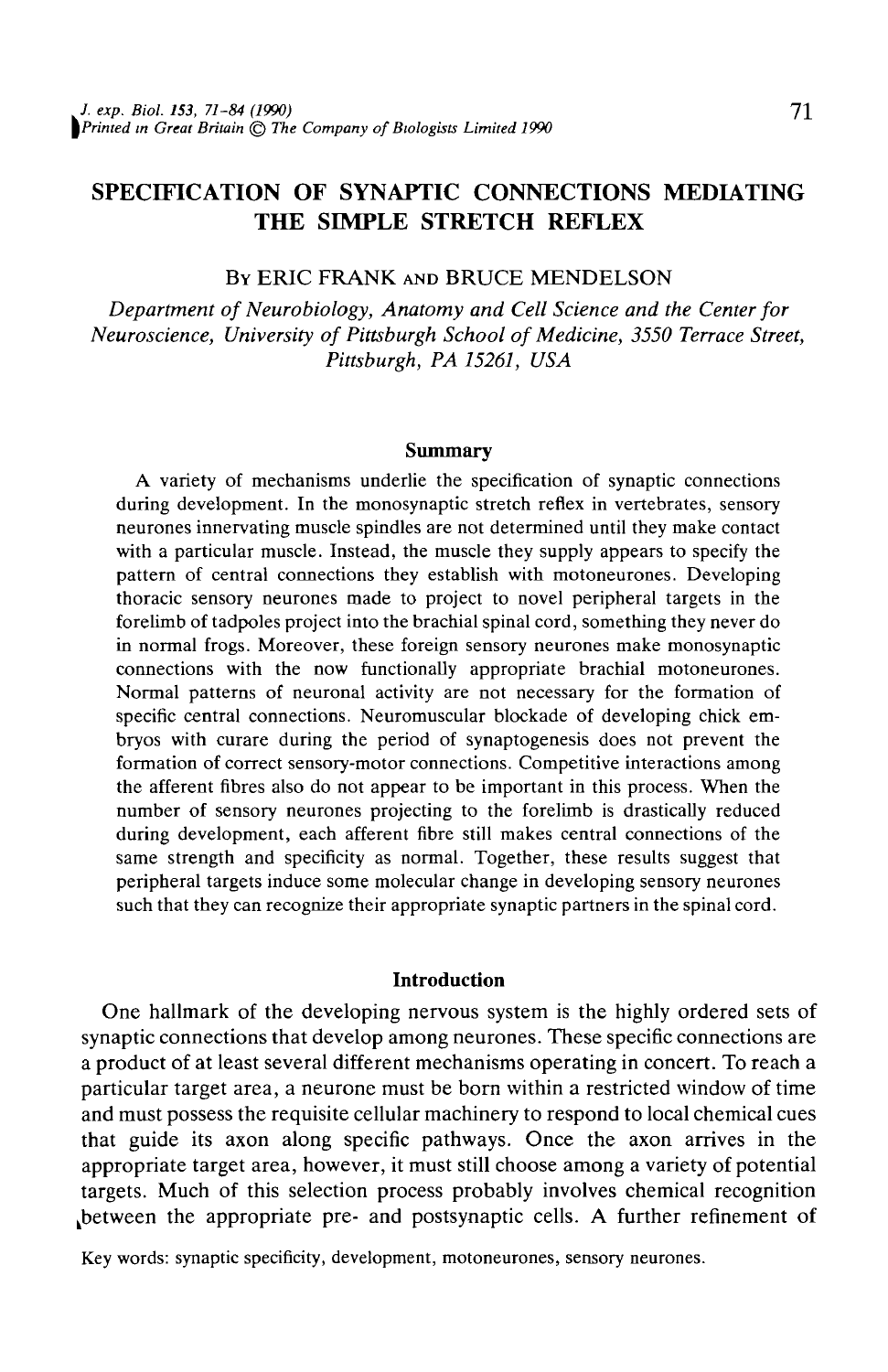synaptic connectivity frequently occurs which is often dependent on the pattern of neural activity in the system.

The phenotype of a neurone is manifest not only by the transmitter substances it synthesizes and releases but also by the detailed pattern of inputs it receives from other neurones and the outputs it provides to others. Certain aspects of this phenotype may be determined by the lineage history of the neuroblast that gave rise to the neurone, while other characteristic features are known to be influenced by the neurone's local environment. Despite the fact that many of the underlying developmental mechanisms are similar in different neuronal systems, each system is likely to emphasize a distinct subset of these mechanisms. By examining an individual system in detail, one can determine which mechanisms are critical and how they contribute to the ultimate specificity and precision of connections in that system. A comparison of several different systems may then lead to a better understanding of why different mechanisms are emphasized in different systems.

#### The monosynaptic stretch reflex

This laboratory has been studying the development of the stretch reflex in the spinal cords of frogs and chickens. This reflex pathway constitutes the most direct connection between sensory and motor neurones in the central nervous system; it involves only one set of synaptic connections. Its afferent side consists of muscle sensory neurones that innervate muscle spindles in the periphery and are highly sensitive to changes in muscle length. Their central axons enter the spinal cord *via* the dorsal roots and then send collateral fibres ventrally into the spinal grey matter where they make monosynaptic, excitatory connections with motoneurones. The motoneurones, in turn, project directly back to the same muscle supplied by the spindle afferent fibres or to other, synergistic muscles. The effect of this reflex arc is to help maintain a muscle at an appropriate length. If the load on the muscle increases, its length increases as well, producing a volley of impulses in the spindle afferent fibres. The central axons of these fibres provide increased excitation to the motoneurones that supply the muscle, increasing its tension and thereby resisting the movement caused by the increased external load.

If this reflex is to operate effectively, spindle afferent fibres must excite only the correct subset of motoneurones. The high degree of specificity of these connections was first studied at the level of single motoneurones in cats by Eccles and his collaborators (Eccles *et al.* 1957, reviewed in Burke and Rudomin, 1977), and is now known to exist in most other vertebrates as well, including frogs (Tamarova, 1977; Frank and Westerfield, 1982a) and birds (Eide *et al.* 1982; Lee *et al.* 1988). Muscle spindle afferent fibres generally make their strongest projections to motoneurones supplying their own muscle (homonymous connections) or synergistic muscles (acting on either the same or a different joint). Much weaker connections are made with motoneurones supplying functionally unrelated, muscles.

Although the central axons of muscle spindle afferent fibres arborize only in a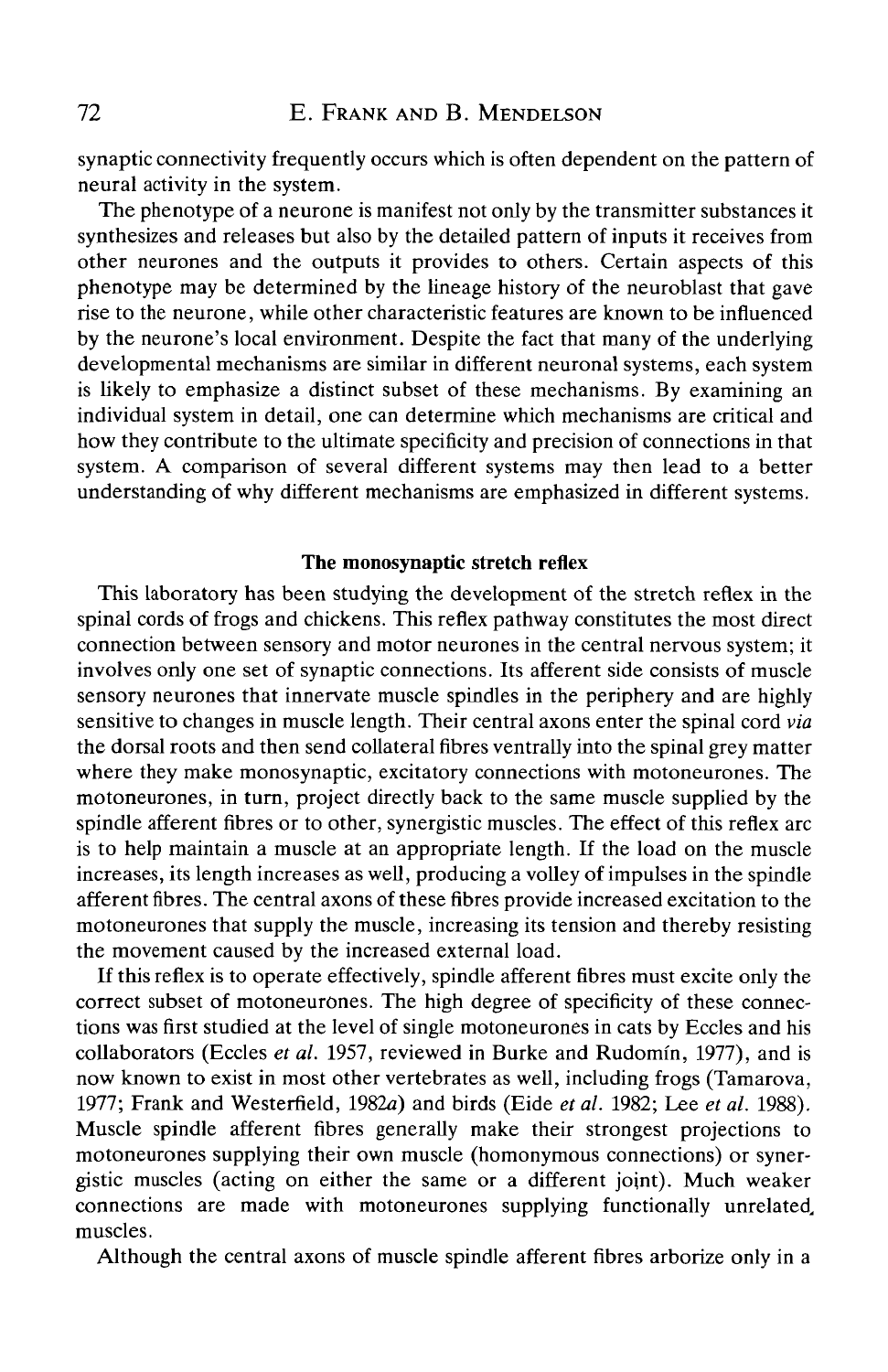specific region of the spinal cord (Brown, 1981; Lichtman *et al.* 1984), they are nevertheless in an anatomical position to make contact with a large number of different types of motoneurones. Groups of functionally unrelated motoneurones are often adjacent to each other in the spinal cord and can have overlapping dendritic arborizations (Lichtman *et al.* 1984). For the stretch reflex to function appropriately, spindle afferent fibres must be capable of distinguishing among different types of potential targets within a common target area in the spinal cord. How is this recognition achieved during development?

### **Normal development of the stretch reflex**

One possible strategy is that connections between different functional groups of muscle sensory and motor neurones are made at different times during development. Those neurones supplying one set of muscles could establish connections with each other first, and then become refractory to further synaptogenesis. Neurones supplying another muscle group could then become interconnected only after the first group became refractory. If time of development was important in the specification of sensory neurones, one might expect different types of neurones to be born (become postmitotic) at different developmental times. However, we find that sensory neurones supplying the triceps muscles in bullfrogs are generated simultaneously with those neurones supplying other forelimb muscles and cutaneous targets. Apparently the time a sensory neurone becomes postmitotic does not specify either its peripheral target or its sensory modality. Physiologically, spindle afferent fibres supplying the triceps brachii muscles in the bullfrog establish monosynaptic connections with triceps, but not pectoral or subscapular, motoneurones during the same developmental period as afferent fibres supplying these other, non-triceps muscles make connections with their own motoneurones (Frank and Westerfield, 1983). In the developing chick embryo, synaptic connections mediating the stretch reflex in different muscle groups are also made during the same time period (Lee *et al.* 1988).

Moreover, in both chickens and frogs, the specificity of these connections is apparent from the outset. From the earliest time that monosynaptic inputs from muscle afferent fibres can be recorded in motoneurones, these afferent fibres are found to connect only with appropriate targets (Frank and Westerfield, 1983; Lee *et al.* 1988). Anatomical studies show that physical contact between these neurones is established at the same time that monosynaptic connections can be detected electrophysiologically, so there is no reason to postulate a 'silent' period during which initially imprecise connections are re-arranged (Jackson and Frank, 1987; Davis *et al.* 1989; H. R. Koerber and B. Mendelson, unpublished observations). This initial specificity is similar to that seen in the development of motor innervation of muscle, where motoneurones specified to supply particular muscles project almost unerringly to their appropriate targets (Landmesser, 1980). But it stands in sharp contrast to the development of synaptic connections in the visual system, where synaptic activity plays an important part in establishing the normal,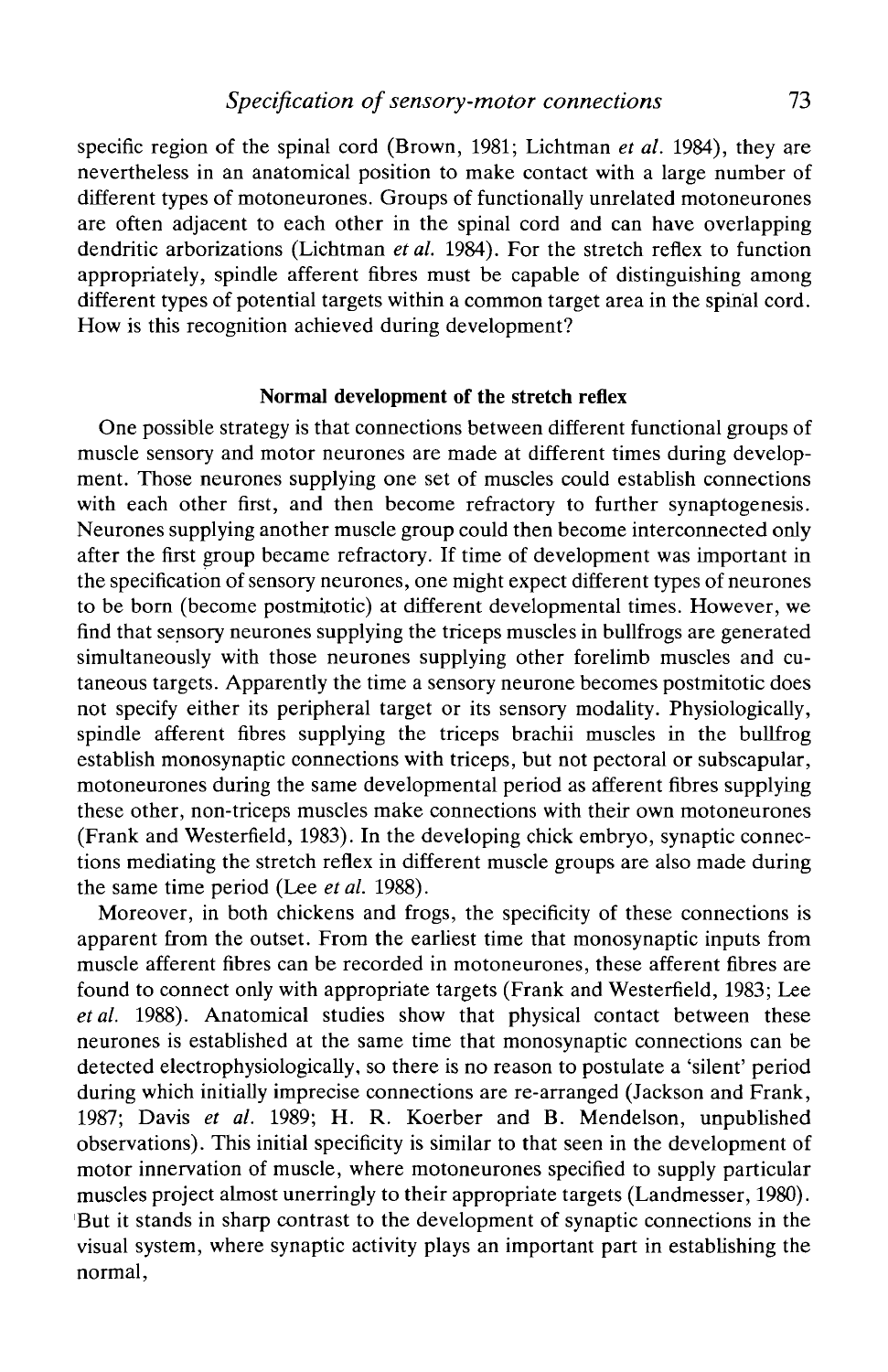adult pattern of connections. This observation provided the first clue that the mechanisms underlying the development of synaptic connections mediating the stretch reflex might be different from those used in the visual system.

# Peripheral specification of sensory neurones

By analogy with the development of motoneuronal projections to muscles, sensory neurones might already be committed to supply a particular peripheral target at the time they first grow out from the dorsal root ganglia (DRGs). An alternative idea is that an initially uncommitted sensory neurone could become specified by its extrinsic environment. Le Douarin and her colleagues (Le Douarin, 1982) have shown that the phenotype of neural crest cells (which, of course, include sensory neurones) is strongly influenced by their final location in the body rather than their original position. Neural crest cells transplanted before they move away from the neural tube to novel locations along the neuraxis migrate to locations in the body that are appropriate for their new, transplanted location and they develop a phenotype that is also appropriate for this location. Although these experiments examined the fate of autonomic rather than sensory neurones, it seemed possible that a similar result might apply to sensory neurones as well.

We tested this idea by replacing the single brachial DRG (which normally provides the entire sensory innervation of the forelimb) in developing tadpoles with one or two DRGs transplanted from mid-thoracic levels (Smith and Frank, 1987). Whenever the transplantation was made sufficiently early for the transplanted ganglion to innervate muscle spindles in the forelimb, these foreign sensory afferent fibres also established monosynaptic connections with the appropriate brachial motoneurones in the spinal cord. That is, foreign sensory neurones supplying muscle spindles in the triceps brachii muscle projected strongly to triceps motoneurones but only weakly or not at all to subscapular or pectoral motoneurones, just as in normal frogs. The same result was obtained when the thoracic DRG was left in its original location but its peripheral axons were made to innervate the forelimb rather than their normal targets in the thorax (Frank and Westerfield,  $1982b$ ; Smith and Frank,  $1988a$ ). In that case, axons from these thoracic sensory neurones projected into the grey matter of the brachial spinal cord (something they never do in normal frogs) and established specific connections with the now functionally appropriate brachial motoneurones. Thus, the peripheral targets of these neurones seem to play a major role in determining both their target area within the spinal cord and the particular subpopulation of spinal motoneurones to which they project.

An interesting aspect of these experiments comes from the fact that not only the origin but also the *number* of sensory afferent fibres was changed. Normally the triceps muscle is provided with 30-40 spindle afferent fibres to its medial head and 15-20 fibres to the combined internal and external heads. But after transplantation, or rerouting of thoracic DRGs, triceps muscles frequently received only  $1-15$ spindle sensory fibres. Sensory innervation to other forelimb muscles was also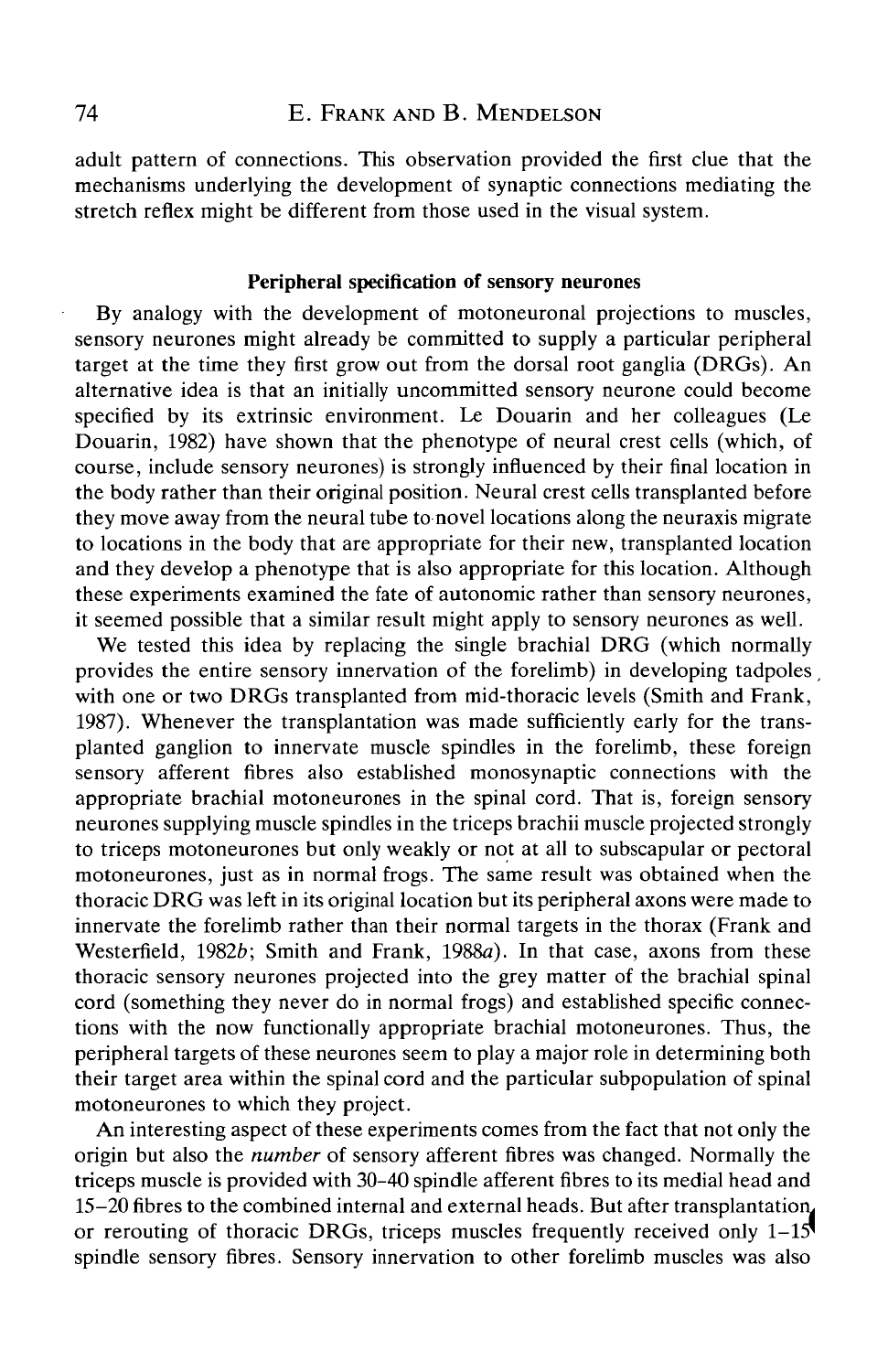

Fig. 1. Reduced numbers of triceps muscle spindle afferent fibres do not establish abnormally large synaptic projections to triceps motoneurones. The amplitude of the composite EPSP evoked in synergistic triceps motoneurones by stimulation of sensory afferent fibres in the medial or internal+external triceps muscle nerve is plotted against the number of afferent fibres in that nerve. The open symbols are for medial and internal+external triceps nerves in normal frogs, while filled symbols represent the results from frogs in which a reduced number of afferent fibres supplied the triceps muscles. This reduction was produced by removal of the brachial dorsal root ganglion (DRG) in young tadpoles, allowing an adjacent, thoracic DRG to supply the forelimb. The number of muscle afferents was measured electrophysiologically by recording from the dorsal root (see Mendelson and Frank, 1989, for details). The line has been drawn through the normal data to facilitate comparison; experimental data points falling on the line would represent no increase in the strength of the connections made by individual afferent fibres onto triceps motoneurones. Error bars in this and other figures represent ls.E. of the mean.

correspondingly reduced. Yet the reflex connections made by these foreign afferent fibres were as precise as in normal frogs (Frank and Mendelson, 1990). Furthermore, the synaptic strength of these connections was also approximately normal (Mendelson and Frank, 1989). In normal frogs, medial triceps sensory afferent fibres evoke, on average, a composite 2.7 mV excitatory synaptic potential (EPSP) in the synergistic internal/external triceps motoneurones and the reciprocal synergistic connection between internal/external triceps sensory fibres and medial triceps motoneurones is 1.1 mV. This means that each triceps sensory fibre elicits an EPSP in each synergistic triceps motoneurone of, on average,  $65-80 \mu V$ . As shown in Fig. 1, the synergistic EPSPs elicited by the reduced number of triceps sensory fibres in the experimental frogs were of similar amplitude. That is, these fibres did not react to the paucity of sensory innervation |of the brachial spinal cord by making an abnormally large number of synaptic connections. Apparently the peripheral influence that determines the *specificity* of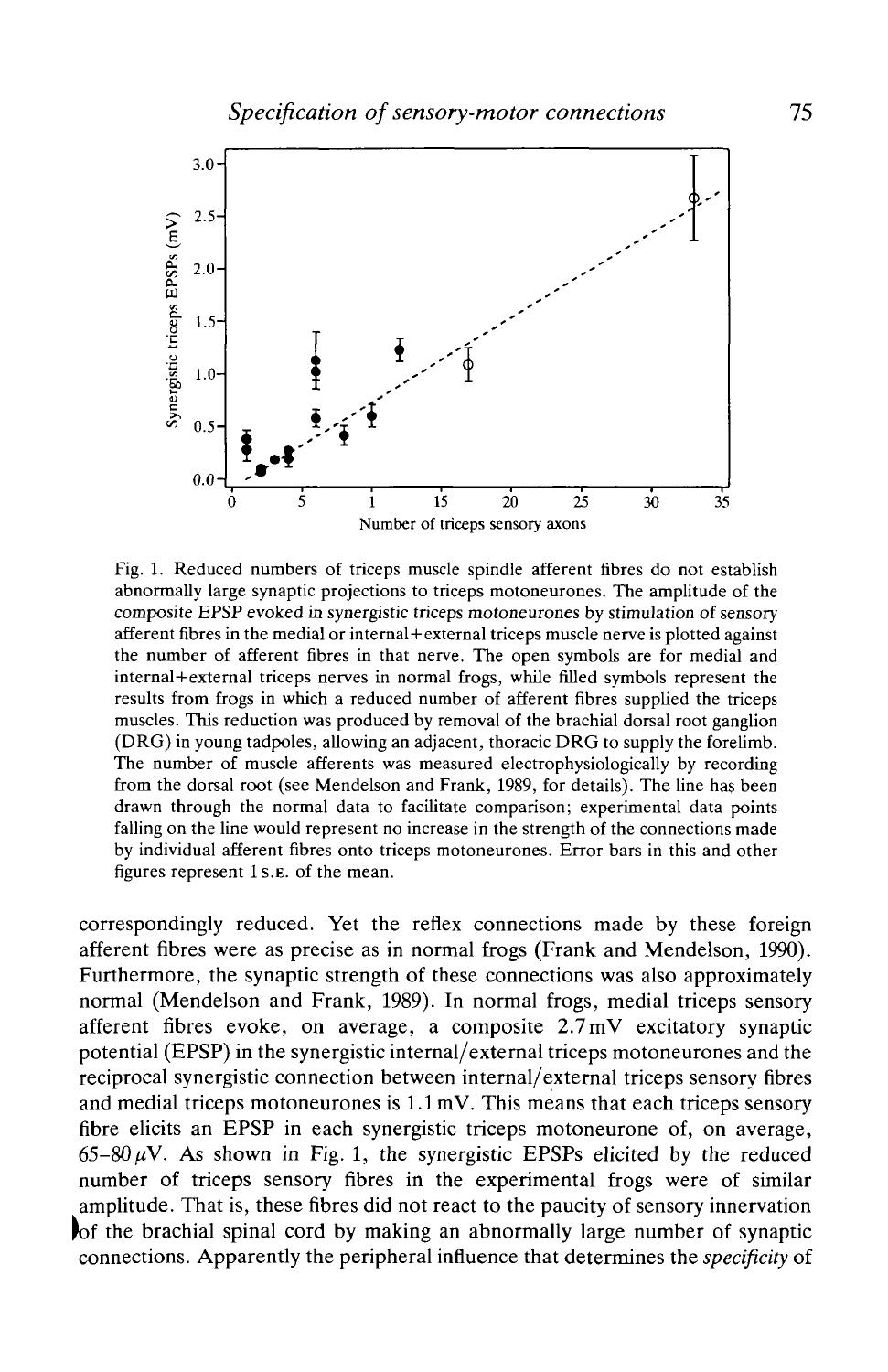the central connections of muscle sensory neurones can determine the *magnitude* of these projections as well.

# **Influence of patterned neural activity**

As mentioned earlier, in some parts of the central nervous system patterned neural activity plays an important part in refining the initial set of synaptic connections. In the visual system, for example, ocular dominance, orientation specificity and the precision of the retino-tectal map all depend on visual experience and can be disrupted by blocking normal patterns of activity. Muscle spindle afferent fibres are sensitive to stretch and neurogenic muscle contraction occurs during the time that sensory-motor connections are forming in the spinal cord. Therefore, the correlated and/or anti-correlated patterns of activity in muscle sensory and motor cells might be used by the developing nervous system to ensure that correct groups of neurones establish functional synaptic contacts with each other. We have used two experimental approaches to examine this possibility.

In one set of experiments, the normal pattern of motor innervation of the forelimb was disrupted in tadpoles by resection of the brachial ventral root (Frank, 1990). The operation was performed at stages XIV-XVII (Taylor and Kollros, 1946), well after both sensory and motor axons have innervated peripheral targets but just before the muscle sensory neurones begin to form their central connections with motoneurones. Active movement of the limb was therefore blocked during much of the time that these connections were forming. In fact, even after motoneurones reinnervated the limb, the pattern of reinnervation was non-specific. Fig. 2 illustrates the results of retrograde labelling of the triceps motoneurones with horseradish peroxidase (HRP) in one of these frogs. Labelled triceps neurones are tightly clustered on the normal side of the animal, but are scattered throughout the entire extent of the brachial motor column after ventral root resection. As a result, the post-metamorphic frogs were unable to move their affected forelimbs. Thus, synaptogenesis occurred in the absence of any organized limb movement.

The central connections of triceps muscle afferent fibres in these animals were determined by making intracellular recordings from brachial motoneurones in the region of the spinal cord where triceps motoneurones are normally located. As expected from the non-specific motor reinnervation, relatively few of these neurones now projected to the triceps muscle. Furthermore, the pattern of triceps sensory innervation was functionally non-specific. Many motoneurones that now projected to the triceps muscle received no triceps sensory input, while some subscapular and pectoral motoneurones (which normally receive little or no triceps input) *were* supplied by triceps inputs.

The connections of triceps sensory fibres were not random, however, because those afferent axons that supplied the medial and combined internal/external^ heads of the triceps muscle innervated the *same* subpopulation of brachial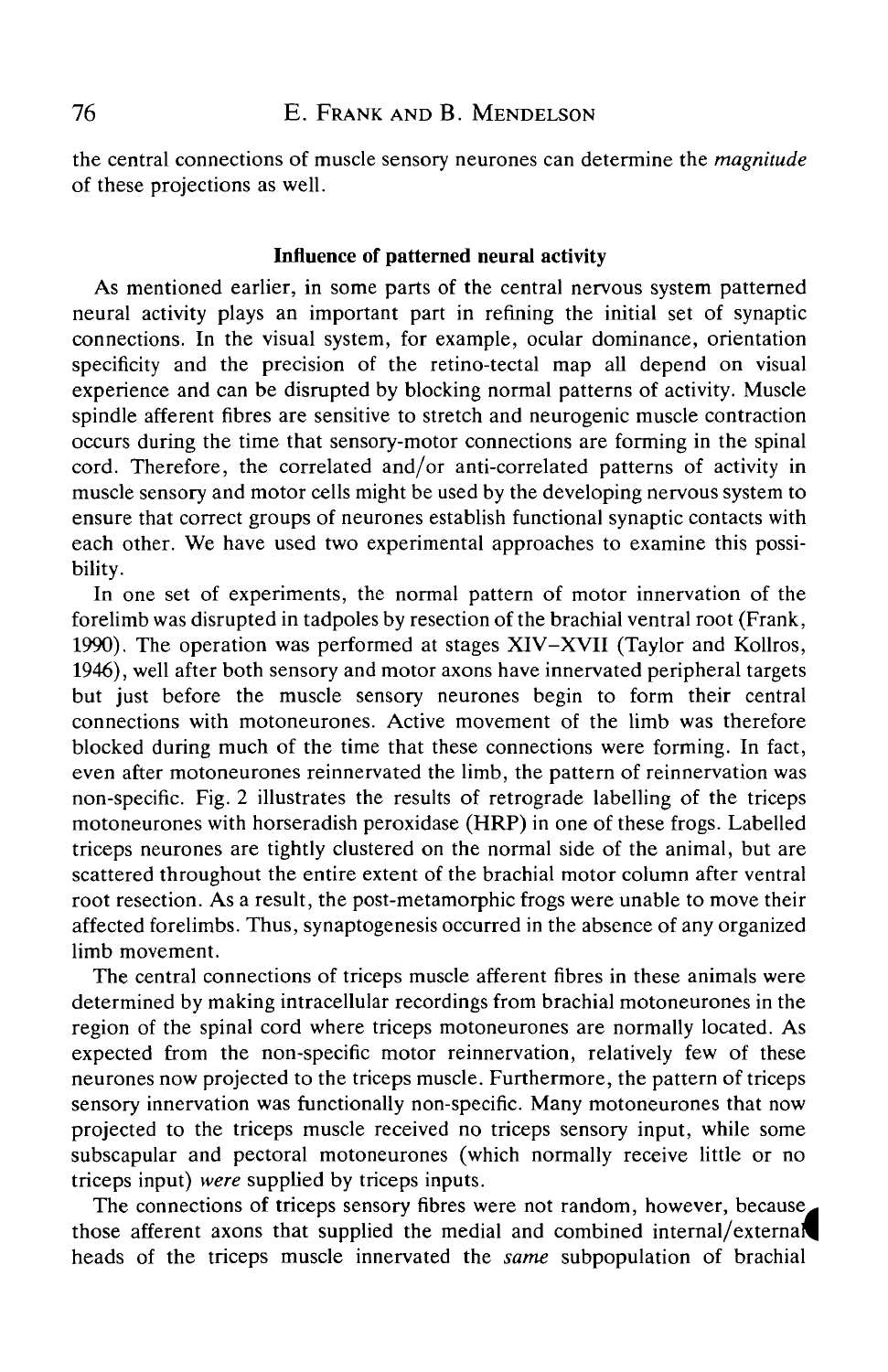

Fig. 2. Non-specific regeneration of triceps motoneurones in a juvenile bullfrog after resection of the ventral root on one side at stage XVI. Triceps motoneurones were labelled retrogradely on both sides with horseradish peroxidase (HRP) and their positions recorded from serial transverse sections. A drawing of the dorsal view of the spinal cord is included for orientation and shows the positions of the dorsal roots (DR). The ordinate represents the number of labelled motoneurones in each section.

motoneurones. In normal frogs, triceps motoneurones receive strong inputs from both classes of triceps afferents (medial *and* internal/external) whereas most other motoneurones in this region of the spinal cord receive very little input from either triceps class. This is illustrated in Fig. 3A, which shows the strong correlation between the two types of triceps sensory inputs in individual motoneurones. As illustrated in Fig. 3B, a strong correlation was also observed for frogs with nonspecific motor reinnervation of their forelimbs. Any motoneurone that received strong input from one class of triceps sensory neurones received strong input from the other class as well, no matter whether that motoneurone happened to reinnervate the triceps muscle or not.

The correlation of sensory inputs to individual motoneurones was specific for triceps inputs. As shown in Fig. 4, there was no correlation for either normal or experimental frogs between medial triceps input and input from the combined subscapular and pectoral muscle afferent fibres. Therefore, the observed correlation between the two triceps inputs cannot be explained by the quality of the intracellular recordings or because some motoneurones were receptive to all sensory inputs while others were not. The implication is that both classes of triceps sensory fibres selectively innervated a distinct subpopulation of brachial motoneurones, presumably those motoneurones that had originally supplied the triceps muscle. Muscle afferents can make this discrimination in the absence of stretch-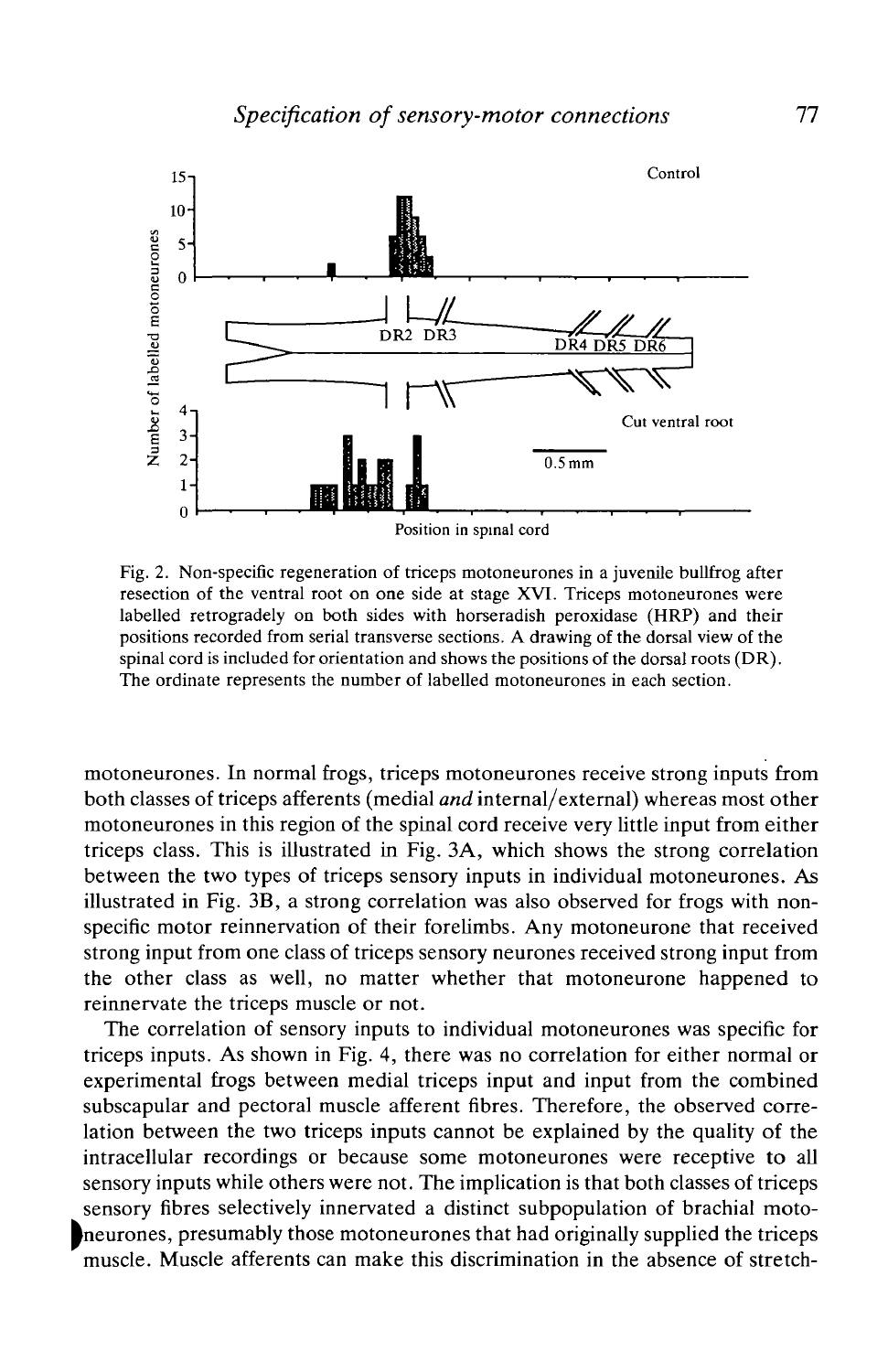

Fig. 3. Correlated inputs of medial and internal+external  $(I+E)$  triceps sensory afferent fibres to brachial motoneurones in normal frogs (A) and in frogs with nonspecific motor reinnervation of the forelimb (B). In this and the subsequent figure, each point represents the average triceps input to a number of individual motoneurones; horizontal bars indicate the range of medial triceps sensory input to each group. The numbers next to each point indicate what fraction of the total number of motoneurones in each group supplied the triceps muscle. In normal frogs, all but one of the triceps motoneurones received significant triceps sensory input, but in the experimental frogs, many 'triceps' motoneurones received very little triceps sensory input. The connections were thus functionally inappropriate. In both groups of frogs, however, motoneurones with large inputs from one set of triceps afferent fibres had large inputs from the other set as well, while those with small inputs from one group also had small inputs from the other. The two groups of afferent fibres thus selected the same subpopulation of motoneurones, even in frogs with non-specific motor reinnervation. Horizontal axes have been plotted logarithmically simply to separate the smallamplitude points from each other.

evoked activity in spindle afferent fibres, arguing for a precise molecular recognition between appropriate synaptic partners.

In a second approach to determining the role of patterned activity in the establishment of the stretch reflex, we blocked stretch-evoked responses in spindle afferent fibres by chronically paralyzing developing chick embryos with curare applied daily to the chorioallantoic membrane, as described by Pittman and Oppenheim (1979). Chick embryos are more suitable for these experiments than tadpoles because they can be completely paralyzed for 1-2 weeks (between stages 28 and 39, Hamburger and Hamilton, 1951), which is the period of synaptogenesis between spindle afferent fibres and motoneurones supplying hindlimb muscles (Lee *etal.* 1988). Curare applied in this fashion also blocks most of the spontaneous bursts of activity in motoneurones at these stages (Landmesser and Szente, 1986) and should therefore disrupt correlated patterns of activity in muscle sensory and motor cells.

Intracellular recordings made from wing and hindlimb motoneurones in curaretreated embryos showed that the pattern of synaptic connections was essentially! normal. Representative traces from a normal and a curare-treated embryo are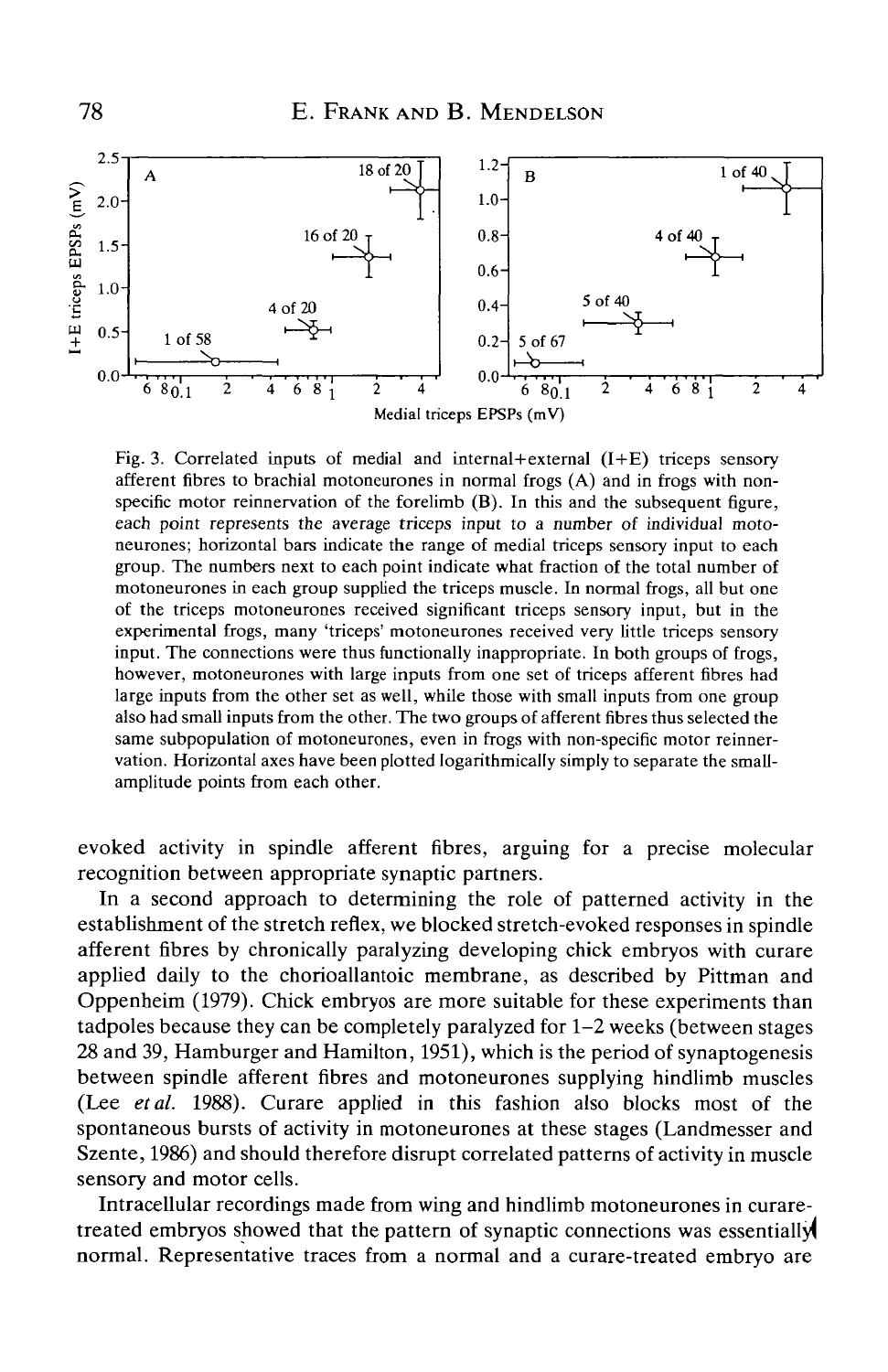

Fig. 4. Inputs from medial and subscapular+pectoral sensory afferent fibres to brachial motoneurones are *not* correlated with each other, either in normal frogs (A) or in frogs with non-specific motor reinnervation (B). Motoneurones with little input from medial triceps fibres were just as likely to receive significant input from subscapular+pectoral afferent fibres as motoneurones with large medial triceps sensory input. This control experiment shows that the results presented in Fig. 3 are not an artefact but instead that triceps sensory afferents selectively innervated a distinct subpopulation of brachial motoneurones.

shown in Fig. 5. Just as in normal embryos, homonymous inputs in embryos blocked for 10 days with curare were strong while inputs to functionally unrelated motoneurones were weak. In certain cases, disynaptic inhibition to antagonistic motoneurones was observed (lower left trace in each group of records), just as in normal animals.

These results are summarized in Fig. 6. The figure shows the correlation between corresponding EPSPs in normal and paralyzed embryos. Each point represents the average monosynaptic input evoked in a particular class of motoneurone by stimulation of a particular class of muscle sensory neurone. Homonymous connections are shown with filled symbols. Whenever a particular class of EPSPs was large in normal chicks, it was also large in the paralyzed embryos, and the same was true for weak connections. The only difference in the connectivity we have noticed to date (and for which we have as yet no explanation) is that EPSPs in the paralyzed embryos tend to be larger than normal, as is obvious from the slope of the line in Fig. 6. These results are therefore in full agreement with those from the tadpoles with resected ventral roots, and they argue strongly for a recognition between appropriate classes of muscle sensory and motor neurones that is not dependent on patterned neuronal activity.

### **Possible mechanisms**

A straightforward interpretation of all these results is that peripheral targets mpose an *instructive* molecular influence on the sensory neurones that supply them. According to this interpretation, a sensory neurone would be uncommitted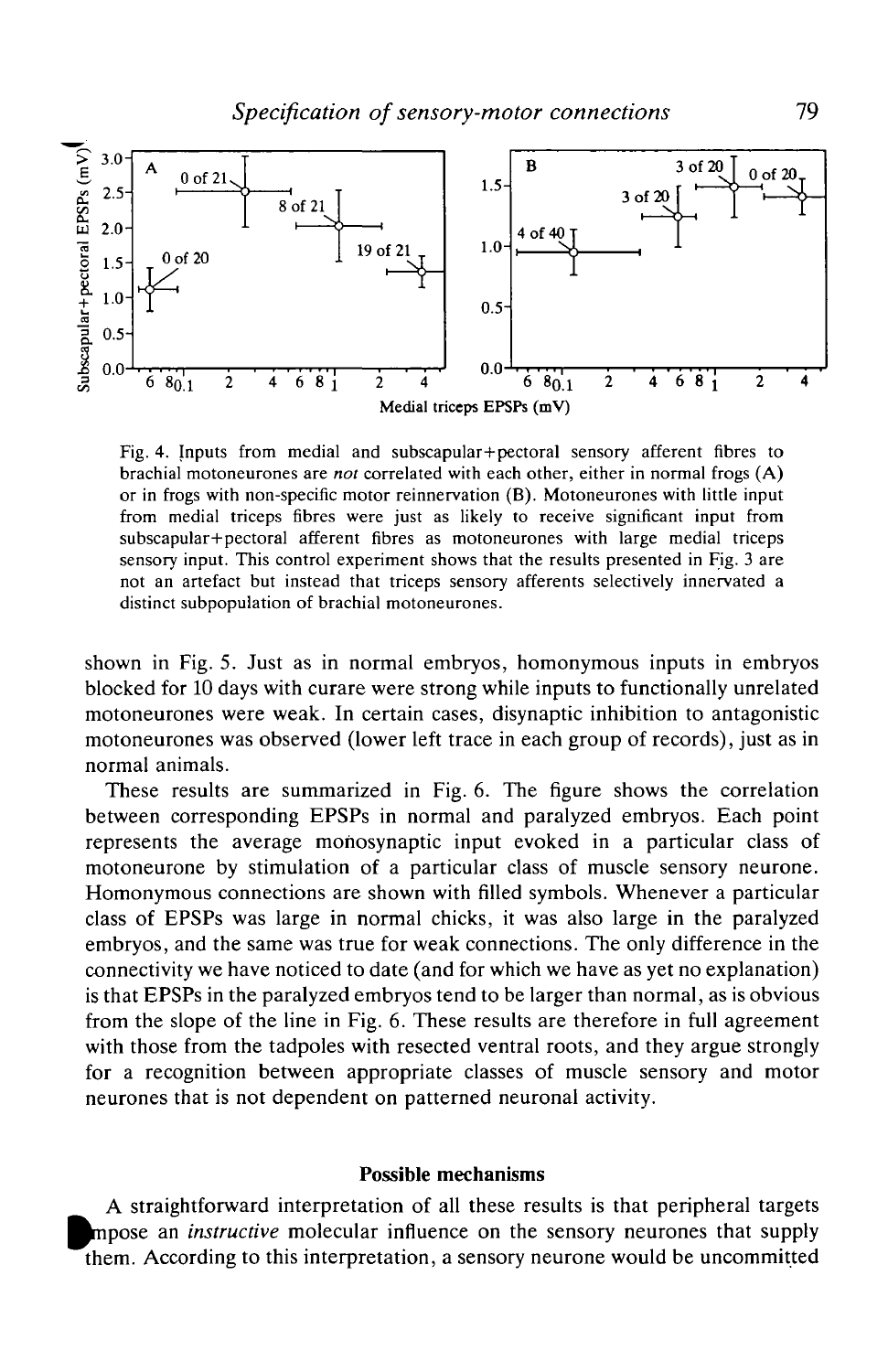

Fig. 5. Intracellular recordings from lumbosacral motoneurones in two stage 39 chick embryos, normal (A) and paralyzed for 10 days with curare (B). For each embryo, EPSPs evoked by stimulation of three different groups of muscle afferent fibres were recorded in three different motoneurones. In both normal and experimental embryos, homonymous inputs elicited large, monosynaptic EPSPs; functionally unrelated inputs were small. One group of antagonistic muscle afferents provided disynaptic inhibition (lower left trace in each group). Muscle afferent fibres therefore make highly selective connections with motoneurones even when limb movements are blocked with curare. Calibration pulses in each trace are 0.5 mV and 2 ms.

as to a particular phenotype at the time its axon first grows out from a DRG. Because many sensory neurones project to their peripheral targets before they establish synaptic connections within the spinal cord (Ramon y Cajal, 1929; Windle, 1934; Windle and Baxter, 1936; Vaughn and Grieshaber, 1973; Smith, 1983; Smith and Frank, *1988b),* there would be sufficient time for the target to produce some molecular change in the sensory ending that could be communicated back to the nucleus by retrograde axoplasmic transport. Depending on which target the sensory neurone happened to innervate, it could then be specified to make the appropriate central connections.

The fact that many sensory neurones die during normal development provides another way of interpreting these data. Each DRG might produce all possibl types of sensory neurone, each one completely determined to project to a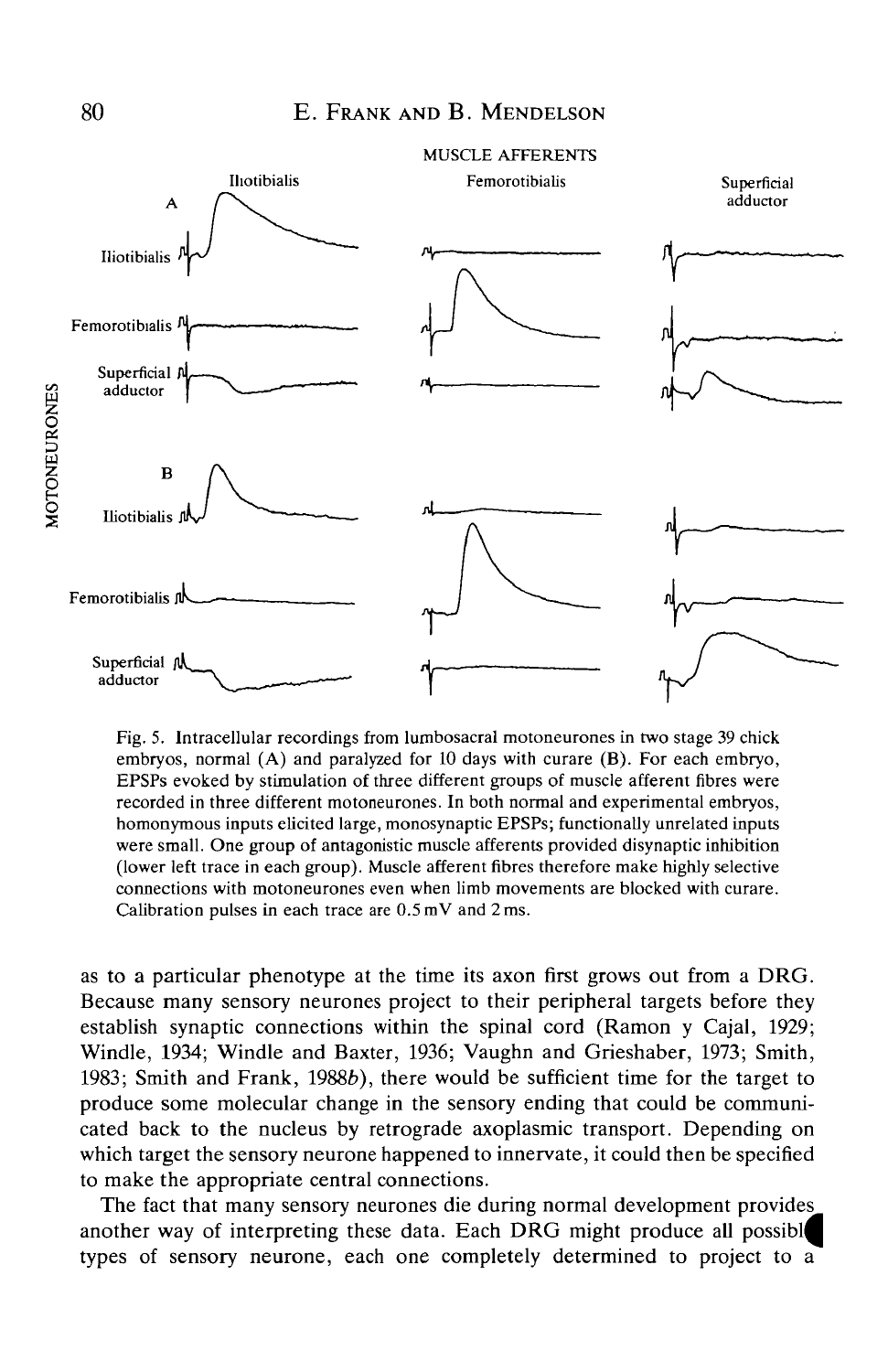

Fig. 6. Comparison of average synaptic inputs to motoneurones in normal and curaretreated chick embryos. The monosynaptic excitatory inputs to six kinds of motoneurones from six kinds of muscle afferent fibres are shown as 36 points; the ordinate and abscissa represent EPSP amplitudes in paralyzed and normal embryos, respectively. Homonymous connections are shown as filled symbols, other connections are open symbols. The line is a least-squares fit of the data and shows that, on average, each connection was 1.7 times larger in paralyzed embryos. Nevertheless, the pattern of connectivity is virtually normal, as indicated by the high correlation coefficient, *r.*

particular peripheral target and to a particular target population of spinal neurones. If a specific peripheral target (such as the medial triceps brachii muscle) did not exist at one or more segmental levels (as in the thorax), the sensory neurones determined to innervate that target would simply die. A similar interpretation of selective cell death can be applied to the original neural crest transplantation experiments. The novel phenotype of crest cells transplanted to a novel axial location might simply result from the selection of a distinct subpopulation. The effect of the periphery could thus be *permissive* rather than *instructive.*

It is hard to imagine how selective cell death could provide a complete explanation of our results, however. In the extreme form, one would need to postulate that every DRG in the frog, for example, produces a sufficient number of neurones to supply every peripheral target at every segmental level. Although many sensory neurones do die during development, the fraction is probably no Jarger than 50-67 % (Prestige, 1965). Simple arithmetic shows that this number of leurones would be insufficient.

A third alternative is that the real answer lies somewhere between the two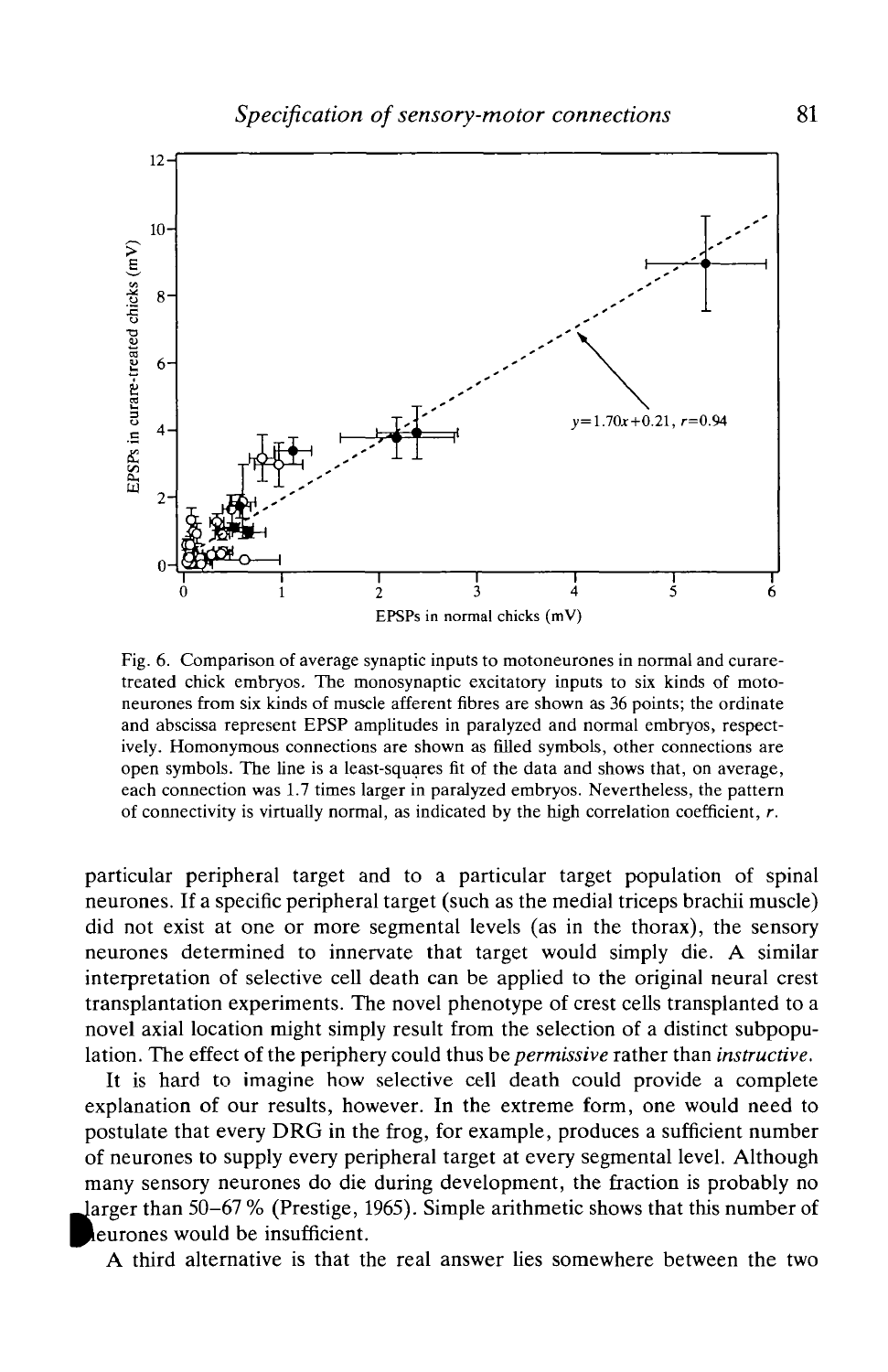# 82 E. FRANK AND B. MENDELSON

extremes of complete instructive and complete permissive determination. There is some evidence that different groups of sensory neurones are already different from one another at the time they begin to grow processes into the periphery. Sensory neurones in the mesencephalic nucleus of the developing chicken brain (TMN neurones) survive and grow neurites when cultured in the presence of crude muscle extracts, but do not survive in minimal media supplemented only with nerve growth factor (NGF) (Davies, 1986). These TMN neurones normally project exclusively to muscle spindles rather than skin (Manni *et al.* 1965). In contrast, sensory neurones in the ventrolateral part of the trigeminal ganglion grow well in the presence of NGF but do not survive in muscle-conditioned medium. These trigeminal neurones supply cutaneous but not muscle targets in the periphery (Noden, 1980a,*b).* DRGs might contain both populations of neurones; if muscle spindles were present in the periphery, the subpopulation analogous to TMN neurones would survive but otherwise it would disappear. This could explain why we have been unable to get thoracic sensory neurones (which normally do not innervate muscle spindles in frogs) to provide a functional innervation of muscle spindles in the forelimb if their peripheral axons are rerouted *after* the period of normally occurring cell death (S. C. Mears and E. Frank, unpublished observations).

In summary, these studies of the developing stretch reflex have shown that a highly ordered set of synaptic connections can develop without recourse to patterned neuronal activity. Nevertheless, the central connections made by muscle spindle afferent neurones are strongly influenced by the peripheral targets these neurones supply. This influence is likely to be mediated *via* some molecular influence of the target on the sensory neurones. An exciting goal for further research will be to determine precisely which aspects of sensory neuronal phenotype are determined shortly after a neurone is born and simply selected by a peripheral target and which are actively specified by the target.

#### References

- BROWN, A. G. (1981). *Organization of the Spinal Cord.* New York: Springer-Verlag.<br>BURKE, R. AND RUDOMIN, P. (1977). Spinal neurons and synapses. In *Handbook of Physiology*, section 1, vol. I, *The Nervous System: The Cel*
- 877–944. Bethesda, MD: Am. Physiol. Soc.<br>DAVIES, A. (1986). The survival and growth of embryonic proprioceptive neurons is promoted<br>by a factor present in skeletal muscles. *Devl Biol*. 115, 56–67.

DAVIS, B., FRANK, E., JOHNSON, F. AND SCOTT, S. (1989). Development of central projections of lumbosacral sensory neurons in the chick. *J. comp. Neurol.* 279, 556–566.

ECCLES, J. C., ECCLES, R. M. AND LUNDBERG, A. (1957). The convergence of monosynaptic excitatory afferents onto many different species of alpha motoneurones. *J. Physiol., Lond.*<br>137, 22–50.

**137,** 22-50. EIDE, A.-L., JANSEN, J. K. S. AND RIBCHESTER, R. R. (1982). The effect of lesions in the neural crest on the formation of synaptic connexions in the embryonic chick spinal cord. *J. Physiol.,*

**FRANK, E. (1990). The formation of specific synaptic connections between muscle sensory an** motor neurons in the absence of coordinated patterns of muscle activity. *J. Neurosci.* press).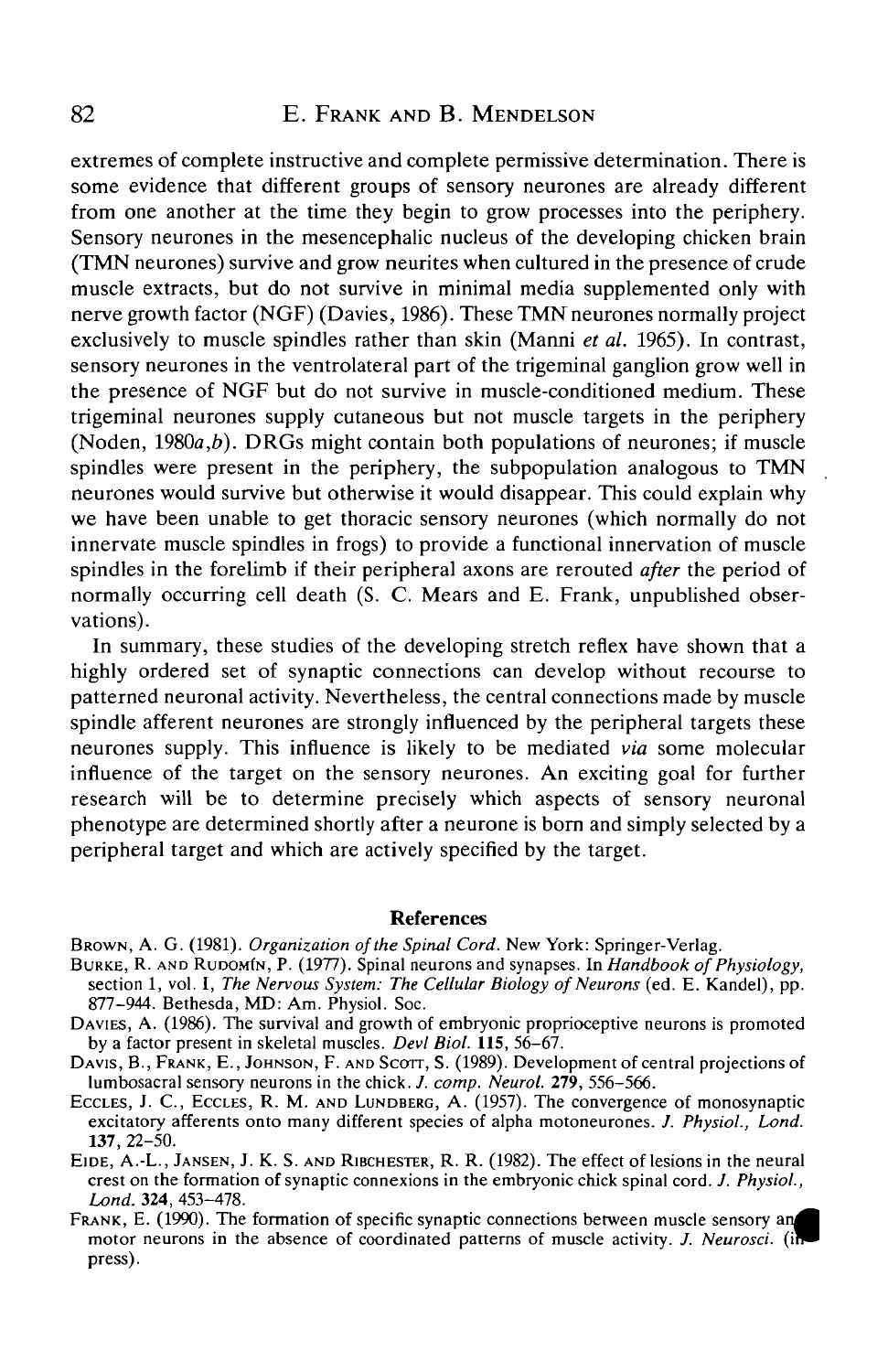- FRANK, E. AND MENDELSON, B. (1990). Specification of synaptic connections between sensory and motor neurons in the developing spinal cord. *J. Neurobiol.* **21,** 33-50.
- FRANK, E. AND WESTERFIELD, M. (1982a). Synaptic organization of sensory and motor neurones innervating triceps brachii muscles in the bullfrog. /. *Physiol., Lond.* **324,** 479-494.
- FRANK, E. AND WESTERFIELD, M. (1982b). The formation of appropriate central and peripheral connexions by foreign sensory neurones of the bullfrog. *J. Physiol., Lond.* **324,** 495-505.
- FRANK, E. AND WESTERFIELD, M. (1983). Development of sensory-motor synapses in the spinal cord of the frog. *J. Physiol., Lond.* **343,** 593-610.
- HAMBURGER, V. AND HAMILTON, H. C. (1951). A series of normal stages in the development of the chick embryo. *J. Morphol.* **88,** 49-92.
- JACKSON, P. C. AND FRANK, E. (1987). Development of synaptic connections between muscle sensory and motor neurons: anatomical evidence that postsynaptic dendrites grow into a preformed sensory neuropil. *J. comp. Neurol.* **255,** 538-547.
- LANDMESSER, L. T. (1980). The generation of neuromuscular specificity. *A. Rev. Neurosci.* 3,  $279 - 302$ .
- LANDMESSER, L. AND SZENTE, M. (1986). Activation patterns of embryonic chick hind-limb muscles following blockade of activity and motoneurone cell death. *J. Physiol., Lond.* **380,** 157-174.
- LE DOUARIN, N. M. (1982). *The Neural Crest.* Cambridge: Cambridge University Press.
- LEE, M., KOEBBE, M. AND O'DONOVAN, M. (1988). The development of sensorimotor synaptic connections in the lumbosacral cord of the chick embryo. *J. Neurosci.* 8, 2530-2543.
- LICHTMAN, J. W., JHAVERI, S. AND FRANK, E. (1984). Anatomical basis of specific connections between sensory axons and motor neurons in the bullfrog's brachial spinal cord. *J. Neurosci.* 4, 1754-1763.
- MANNI, E., BORTOLAMI, R. AND AZZENA, G. B. (1965). Jaw muscle proprioception and mesencephalic trigeminal cells in birds. *Exp. Neurol.* **12,** 320-328.
- MENDELSON, B. AND FRANK, E. (1989). The role of competition among sensory neurons in the regulation of the pattern of innervation at their central and peripheral targets. *J. Neurophysiol.* **62,** 1189-1200.
- NODEN, D. (1980a). Somatic and functional organisation of the avian trigeminal ganglion: An HRP analysis in the hatchling chick. *J. comp. Neurol.* **190,** 405-428.
- NODEN, D. (1980b). Somatic organisation of the embryonic chick trigeminal ganglion. *J. comp. Neurol.* **190,** 429-444.
- PITTMAN, R. AND OPPENHEIM, R. W. (1979). Cell death of motoneurons in the chick embryo spinal cord. IV. Evidence that a functional neuromuscular interaction is involved in the regulation of naturally occurring cell death and the stabilization of synapses. *J. comp. Neurol.* **187,** 425-446.
- PRESTIGE, M. C. (1965). Cell turnover in the spinal ganglia of *Xenopus laevis* tadpoles. *J. Embryol. exp. Morph.* **13,** 63-73.
- RAMON Y CAJAL, S. (1929). *Studies on Vertebrate Neurogenesis.* Springfield: Charles Thomas.
- SMITH, C. L. (1983). The development and postnatal organization of primary afferent projections to the rat thoracic spinal cord. /. *comp. Neurol.* **220,** 29-43.
- SMITH, C. L. AND FRANK, E. (1987). Peripheral specification of sensory neurons transplanted to novel locations along the neuraxis. /. *Neurosci.* 7, 1537-1579.
- SMITH, C. L. AND FRANK, E. (1988a). Peripheral specification of sensory connections in the spinal cord. *Brain Behav. Evol.* **31,** 227-242.
- SMITH, C. L. AND FRANK, E. (1988b). Specificity of sensory projections to the spinal cord during development in bullfrogs. /. *comp. Neurol. 269,* 96-108.
- TAMAROVA, Z. A. (1977). Excitatory postsynaptic potentials induced in the frog lumbar motoneurones by muscle and cutaneous nerve stimulation. *Sechenov J. Physiol. (USSR)* **63,** 806-813.
- TAYLOR, A. C. AND KOLLROS, J. J. (1946). Stages in the normal development of *Rana pipiens* larvae. *Anat. Rec.* **94,** 7-23.
- AUGHN, J. E. AND GRIESHABER, J. A. (1973). Morphological investigation of an early reflex pathway in developing rat spinal cord. *J. comp. Neurol.* **148,** 177-210.